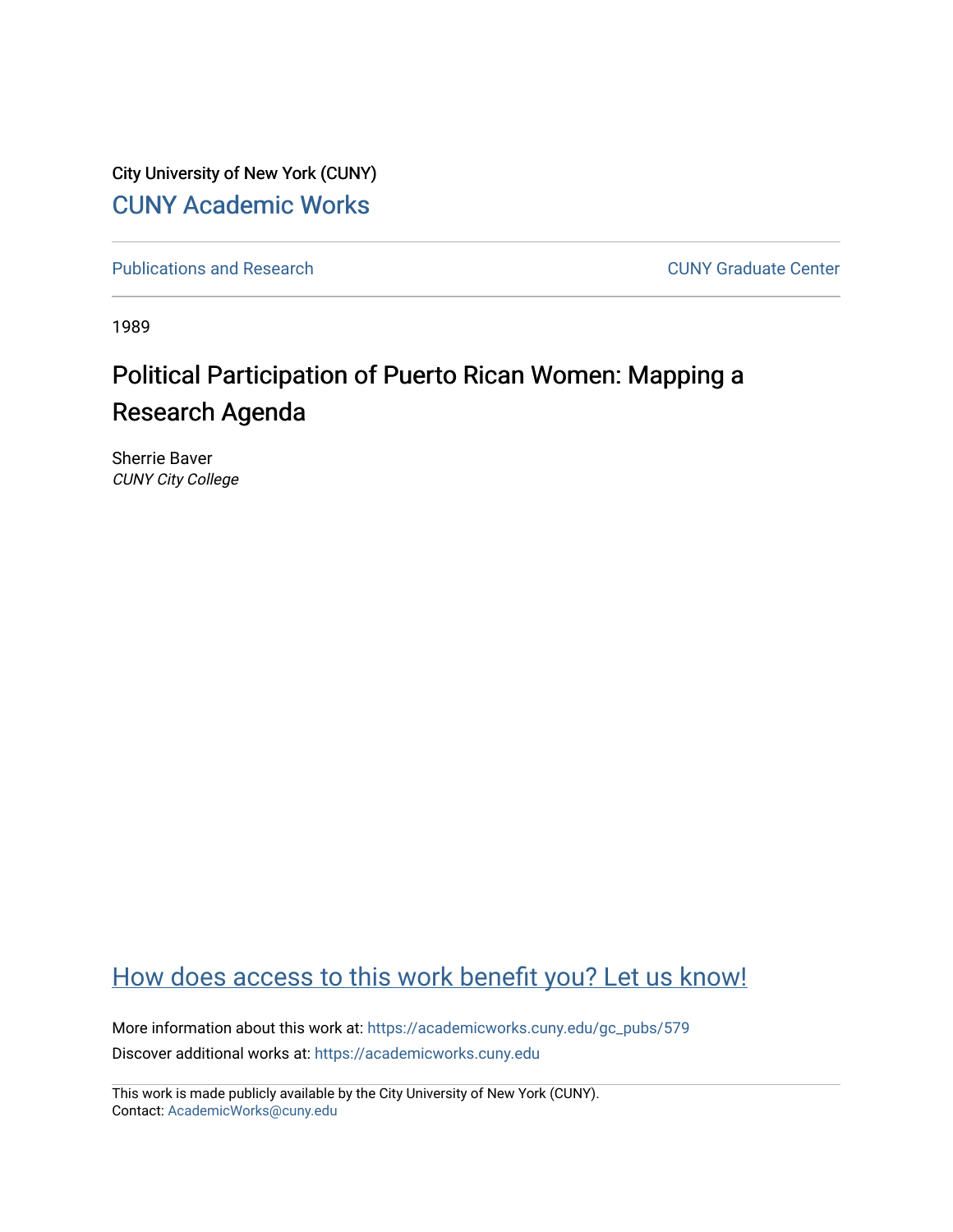## Political Participation of Puerto Rican Women: Mapping a Research Agenda

### Sherrie L. Baver

This article reviews the theoretical approaches used to study Hispanic women in politics and highlights their inadequacies forstudying the political behavior of low-income Puerto Rican women, who are used as a case in point. It is not an in-depth study but an effort to develop appropriate research questions and to suggest strategies for the systematic collection of data. In general, community groups are the basic arena for the political activity of Puerto Rican women in New York City. Thus, new theoretical approaches are necessary to capture Hispanic women's modes of influencing public policy.

This article presents an overview of approaches to studying the political participation of minority women, taking Puerto Rican women in New York City as a case in point. The absence of research on this topic indicates more about the inadequate conceptual lenses of political scientists than about the lack of political activity by Hispanic women in the metropolitan New York area. As a first step in examining this neglected area, it is necessary to discuss the general body of literature on women and politics, to offer a demographic profile of Puerto Rican women in New York City, and to highlight the contexts in which to begin to collect the data, which are available. Ultimately, students of low-income Hispanic women and politics may be more successful in their efforts by drawing on the approaches of other social sciences.

AFFILIA, Vol. 4 No. 1, Spring 1989 59-69 <sup>o</sup> 1989 Women and Social Work, Inc.

59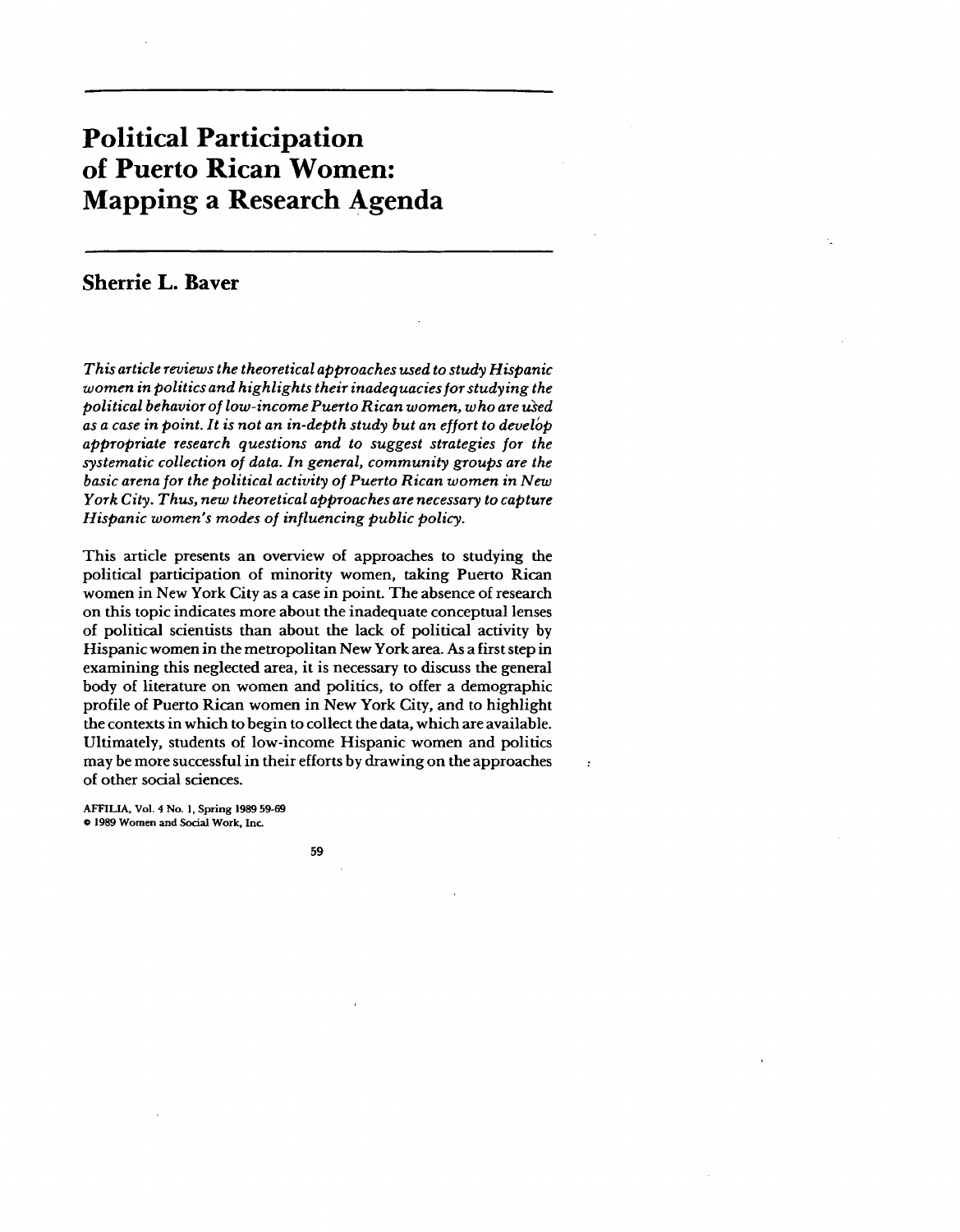#### THEORETICAL OVERVIEW

In general, political scientists have difficulty with gender-related research. As Githens (1983, p. 472) noted:

The use of existing definitions, conceptualizations, and frameworks to explain women's political behavior often obfuscates more than it illuminates; furthermore, it has circumscribed the research by measuring women's political participation and performance against norms predicated on male behavior.

The large-scale, systematic study of women and politics did not begin until the mid-1970s, when researchers began to compare women's political participation with standards set by white middleclass men. One important measure of participation was elite political status, that is, the holding of elected or appointed public office. It is not surprising that, according to this measure, women were shown to participate at much lower levels than were men. On the basis of this finding, the political science literature examined the constraints on women's political behavior, including differential political socialization; characteristics of the life cycle, such as leaving the labor force to raise children; unequal access to resources, especially educational, professional, and financial; and the lack of prestige associated with traditional women's jobs inside and outside the home. The subjects in these early gender-related studies were middle-class white women, who were found to be less politically active than were men. Obviously, minority women faced even more constraints than did these women and were far less visible in elite political positions.

At the level of the individual citizen, some gender-related analysis was undertaken in the 1960s. These early studies of political participation focused primarily on voting or behavior directly related to voting. Once again, women's behavior was found to be below the male norms, since women turned out to vote less than did men and frequently took their political cues from men (Campbell, Converse, Miller, & Stokes, 1960). By the mid-1970s, however, the gap in voter turnout between men and women had decreased (Cavanaugh, 1981). The data show that black women's participation in voting has equaled that of black men since 1964 and that black women voted at slightly higher rates than did black men in the mid-1970s (Baxter & Lansing, 1980).

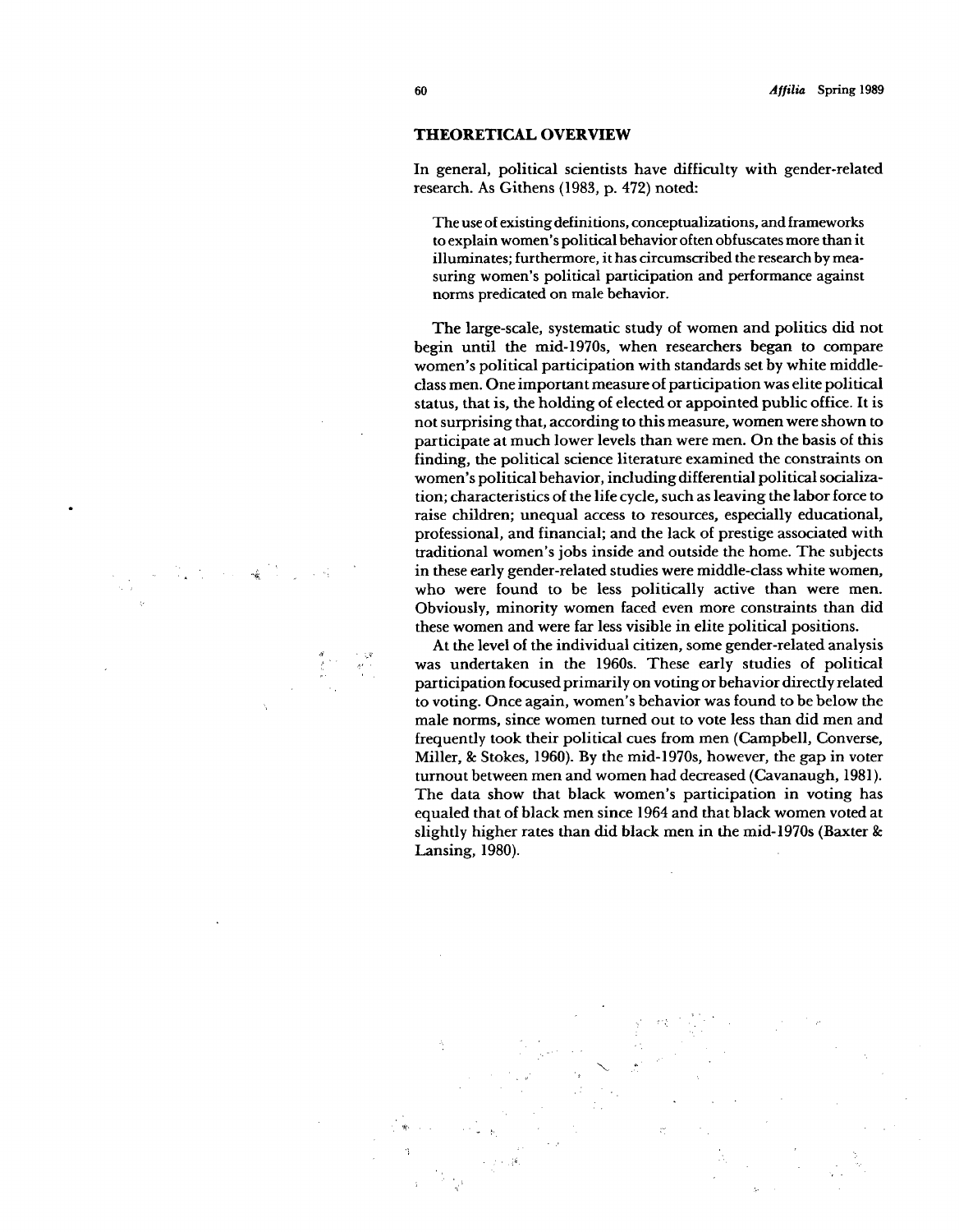Few systematic studies have been conducted on voter turnout in New York City's Puerto Rican or larger Hispanic community. Those rate for the community as a whole (Falcon, 1983). A rare exit poll specifically aimed at ascertaining voting patterns and attitudes of Hispanic New Yorkers in the 1984 presidential election found that more women than men voted (Hacer, 1985). Although this finding may well indicate a decline in sex-role traditionalism among Hispanic women in the New York metropolitan area, it is also true that, overall, Hispanic females outnumber Hispanic males in New York City in every age category over age 14, especially in the young adult categories.

Despite the increasing rates of women who vote, political activity is still an overwhelmingly male preserve. Although women have made significant contributions to public life, the arenas in which they have been active have not been noticed by most political scientists. Women have long been involved in and have served as leaders of community groups and social movements that have had a direct and indirect impact on public life. With a broader definition of participation that would include such organizations, one finds that women have been active in shaping public policies at the local, state, and national levels.

A second group of studies that are relevant to this discussion are those that examine the political participation of women in Latin America. The "mainstream" of Latin American social science is farther to the left politically than is the mainstream of social science in the United States, and Latin American social scientists have often been more critical of the status quo than have their North American counterparts. Therefore, analysts of Latin American women and politics have had an easier time suggesting that the pursuit of traditional elite positions may not be the only goal of politically active women. In addition, these analysts are more sensitive to the probability that women of different social classes have concerns and modes of participation that vary widely (Jacquette, 1984). This sensitivity to differential political participation in the Latin American literature provides a useful perspective on which to draw in examining Puerto Rican women in New York, a large number of whom are among the poorest citizens of the city. Inevitably, the concerns and much of the political activity of these women will differ from those of middle-class women activists.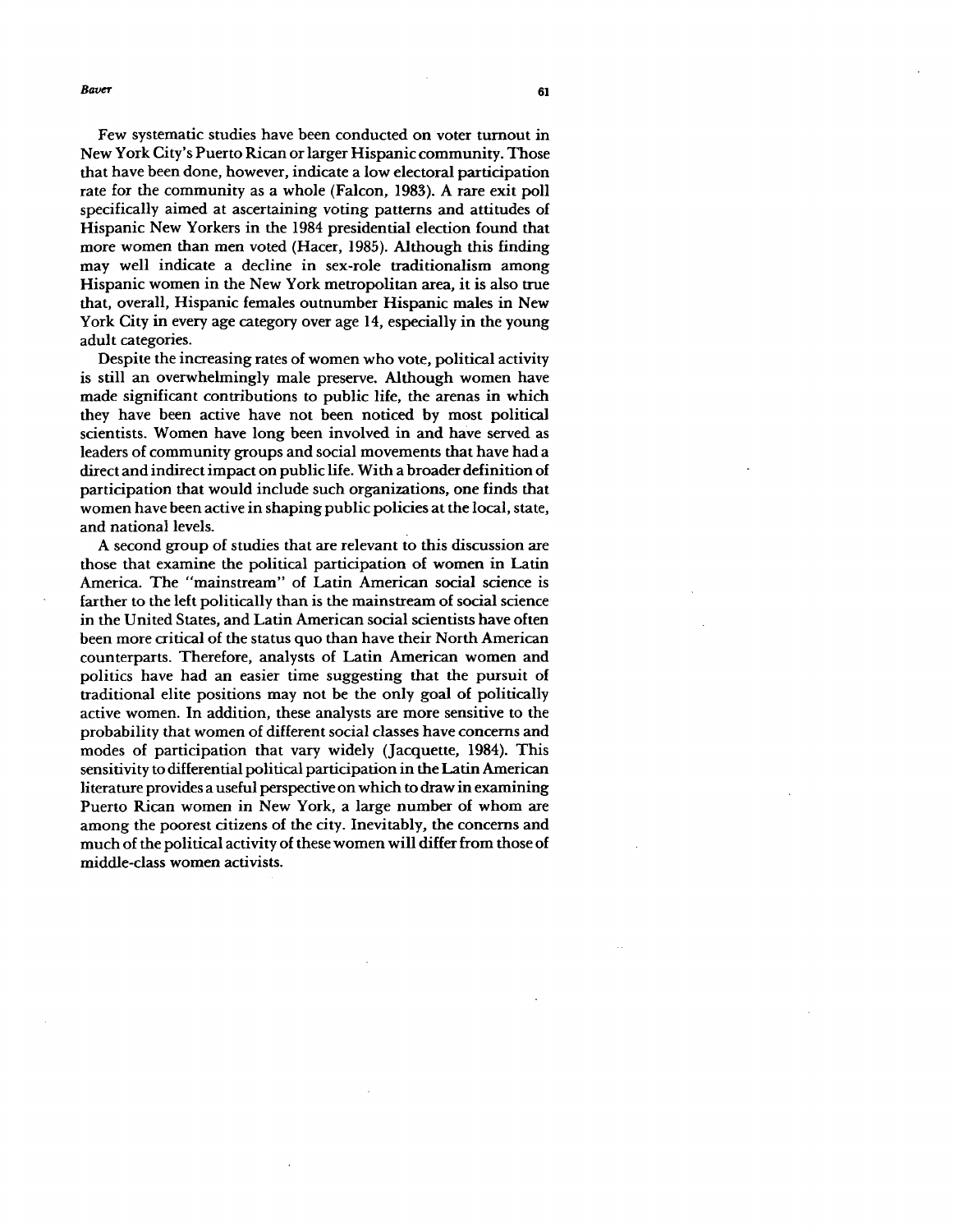This introduction provides a context for examining the political participation of Puerto Rican women in New York City. Although there is a paucity of Puerto Rican women in elected positions in New York City, such officeholders by no means constitute the universe of politically active Puerto Rican women. It is important, therefore, to cast the analytical net more widely to find women who have wielded power in community organizations, unions, and nontraditional political groups and who have been effective in influencing public policy. In general, researchers who study minority women need to be sensitive to alternative modes of participation and what can be accomplished by them (Githens, 1983, p. 492). Before attempting a more focused look at political activism of Puerto Rican women in New York, however, the author presents a brief statistical profile of the community to provide useful background data.

#### STATISTICAL OVERVIEW

Statistics from various studies conducted in the 1980s reveal disquieting findings for Puerto Ricans in general and Puerto Rican women in particular in New York City. Hispanics who were, according to the 1980 census (U.S. Bureau of the Census, 1983), 20 percent of New York City's population, are the poorest group in New York City and New York State. Puerto Ricans are the poorest Hispanics, and Puerto Rican women are more disadvantaged than are Puerto Rican men (Association of Puerto Rican Executive Directors, 1985; Governor's Advisory Committee, 1985). Thus, the perception that the large number of Puerto Ricans who have been living in New York City for over 30 years have assimilated and moved up the socioeconomic ladder while newer immigrants occupy the lowest rung is simply not true (Mann & Salvo, 1984).

The 1980 census (U.S. Bureau of the Census, 1983) revealed that New York City had approximately 1.4 million officially documented Hispanics, although the real population may have been closer to 2 million. Approximately 860,000, or 61 percent, of New York City's recorded Hispanics were Puerto Rican, and about 456,000, or 53 percent, of Puerto Rican New Yorkers are women. In 1980, the median household income in New York City was \$13,850; for blacks, \$10,716; for all Hispanics, \$9,676; and for Puerto Ricans, \$8,181. By 1985, the median income for white New Yorkers was \$25,621; for blacks, \$16,380, for all Hispanics, \$12,500; and for Puerto Ricans, \$10,332 (Rosenberg, 1987).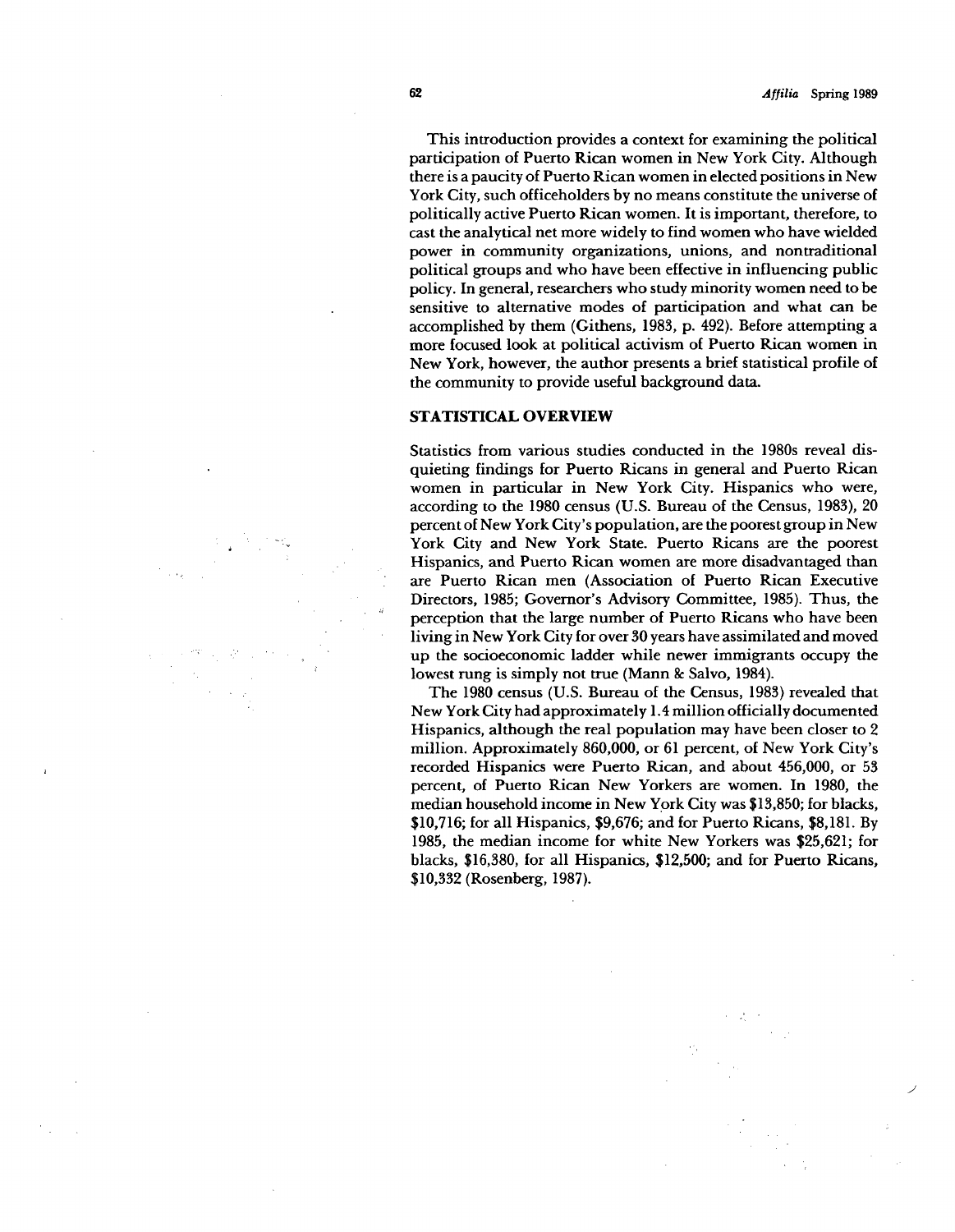**Baver** 

It is noteworthy that throughout New York City, the status of all female-headed families deteriorated between 1979 and 1985. In 1985, however, Hispanic female-headed families (the majority of whom were Puerto Rican) were most likely to be poor. In that year, 81.8 percent of the Hispanic female-headed families lived in poverty, compared to 73.7 percent of such white and 57.9 percent of such black families (Rosenberg, 1987). This devastating picture of poverty for Puerto Rican women is explained, in large part, by their low rates of education and participation in the labor force. In 1980, Puerto Rican women aged 25 and over had the lowest educational level in the city, 9.7 years, and only 34 percent of them had finished high school-compared to 41 percent of other Hispanic women (Mann & Salvo, 1984).

The statistics on education have direct implications for the rates of labor force participation, particularly in a city in which jobs increasingly demand higher levels of education. According to the 1980 census (U.S. Bureau of the Census, 1983), only 34 percent of Puerto Rican women over age 16 were in the labor force, compared to 52 percent of other Hispanic women and 47.1 percent of all women in New York City. Among those Puerto Rican women in the work force, 69 percent were in three occupational categories: administrative support, professional and related services (especially health-related services), and manufacturing. The "other Hispanic women" category also had 69 percent in these three job titles, but more Puerto Rican women than "others" were in administrative support, probably because they had a better command of English. Over 43 percent of the other Hispanic females worked in manufacturing, compared to 30 percent of the Puerto Rican women, with a majority in both groups producing nondurable goods (especially in the garment industry).

Why are Puerto Rican women seriously disadvantaged in New York City? The answer to this question is complex and requires an analysis that is based primarily on structural rather than cultural factors. In other words, it makes little sense to blame Puerto Rican women's position in the New York labor force on the supposed patriarchal values in Hispanic society, since these women previously had higher rates of participation in the labor force and are the only group of women in New York City whose participation has declined (Santana Cooney & Ortiz, 1985). Also, in Puerto Rico, the rate of female employment has been on the increase. Between 1960 and 1980, for example, the rate of employment for women on the island rose from 22.1 percent to 27.8 percent (Safa, 1985, p. 85).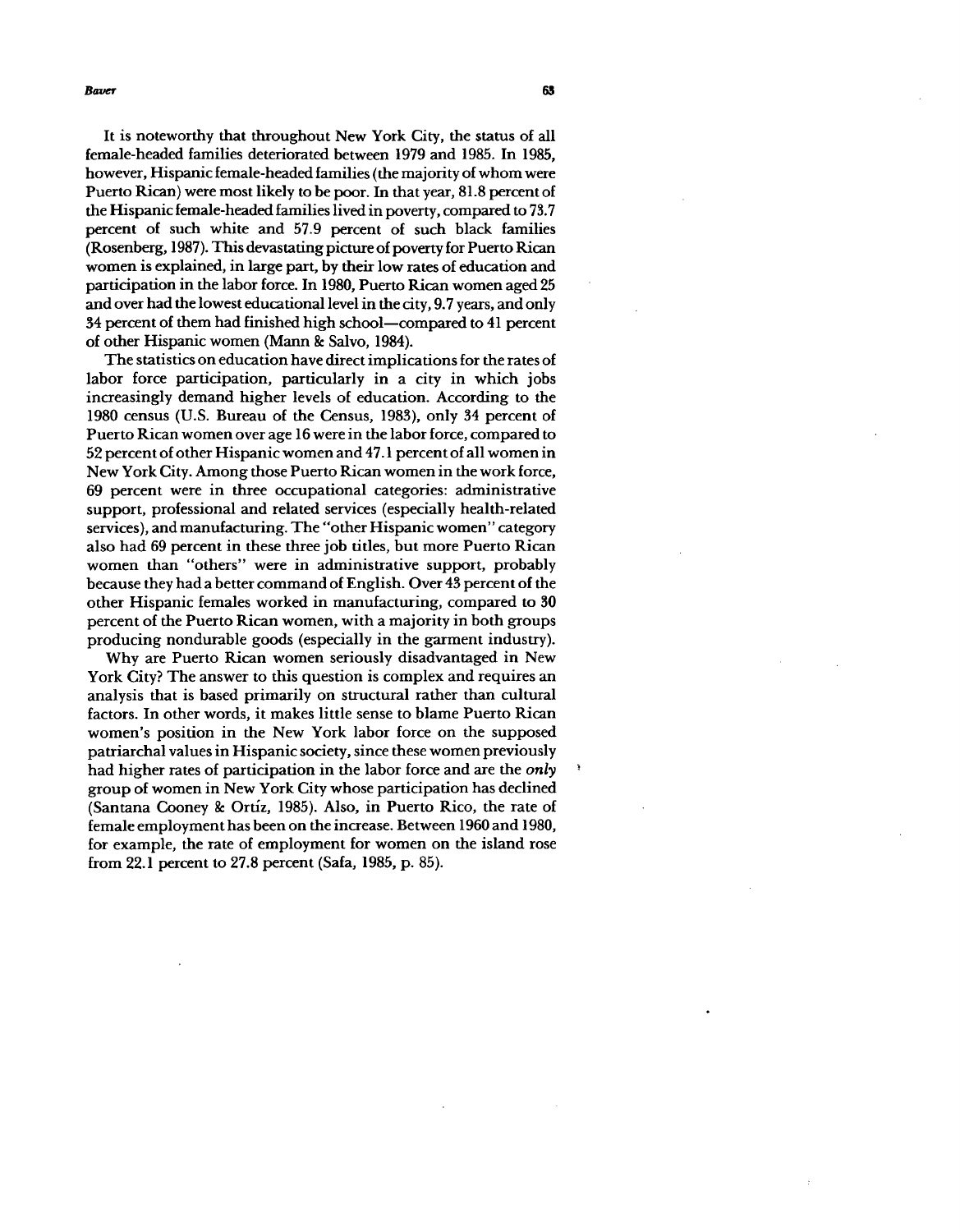Furthermore, cultural values cannot explain the low educational levels of Puerto Rican women in New York City. In Puerto Rico, women attend school, including the university, at a higher rate than do men (Acosta-Belen & Sjostrom, 1979). The more likely explanation for the low rate of participation in the labor force by Puerto Rican women lies in New York City's labor market. Hispanic women other than Puerto Ricans have a higher propensity to work in nondurable manufacturing, especially the heavily Spanish-speaking garment industry. In contrast, relatively assimilated Puerto Rican women who were bom in New York City but lack a college education may be unwilling to work in the garment industry, where their mothers and grandmothers worked and where undocumented women now work. However, for the most part, they do not have enough years of education for well-paying jobs in New York's largely postindustrial economy (Women's Task Force, 1985).

#### PUERTO RICANS AND CITY POLITICS

In fairness, it should also be noted that there is a scarcity of Puerto Rican men in elite political positions. The dearth of both Puerto Rican men and Puerto Rican women from the mainstream of New York City politics has as much to do with the structure of the New York City political arena after 1945 as with the purported apathy of the Puerto Rican community. The postwar history of the Democratic party in New York City and the restraining role of Puerto Rico's Office of Migration are crucial for understanding the Puerto Rican community's slow progress in New York electoral politics. Since the new immigrant groups into city life, and its exclusionary practices have obstructed the entrance of new groups into New York's political life (Baver, 1984). Also important in hindering the process of Puerto Rican political integration has been the broker role of the commonwealth government with New York Puerto Ricans-a role that precluded the rise of local ethnic politicians (Glazer & Moynihan, 1963). Two additional explanations involve the dispersal of Puerto Ricans throughout the city, rather than their residing in one identifiable neighborhood, and the frequent migration of many members of the community between the island and the mainland (Fitzpatrick, 1971, chap. 5).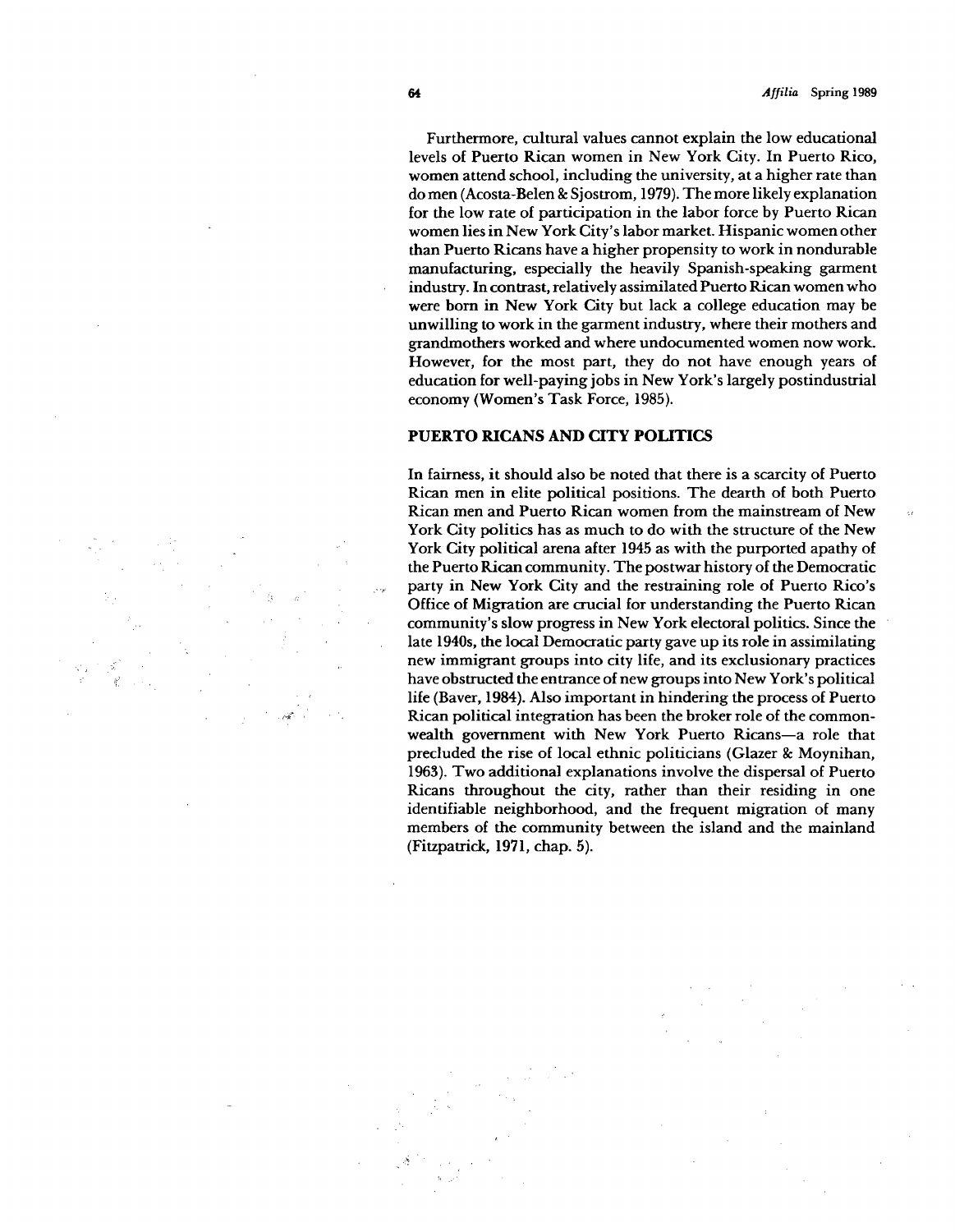#### PUERTO RICAN WOMEN AND POLITICAL ACTIVISM

Even given the depressing demographic profile of Puerto Rican women and the obstacles they have encountered in the New York City sociopolitical environment, the community has produced at least some women activists who have overcome ethnic, racial, class, and gender barriers but who have often been overlooked by. researchers with a traditional focus on public officeholders. Although few Puerto Rican women can claim "traditional elite" status in New York politics, there are some exceptions. Encarnación Padilla de Armas headed the Spanish division of the New York State Liberal party in the 1950s, and Olga Mendez has been a state senator from a district covering parts of northern Manhattan and the South Bronx since 1978. In addition, several women have held appointed positions in powerful city bureaucracies and thus have been able to influence public policies in areas of significance for the Puerto Rican community. Notable examples are Blanca Cedeño, who has served on the board of the New York City Housing Authority; Amalia Betanzos, a commissioner of relocation under Mayor John V. Lindsay and a member of the board of education under Mayor Edward Koch; and Lillian Barrios-Paoli, New York City commissioner of employment.

In any comprehensive study of Puerto Rican women and political activism, researchers would also want to examine women's influence in progressive political groups in New York's Puerto Rican community. Typically, these groups, such as the National Congress for Puerto Rican Rights, the Puerto Rican Socialist party, and the Movimiento Por Independencia, have been dedicated to broadening opportunities for Puerto Ricans on the mainland or to changing the island's political status. A fundamental question underpinning research on women's roles is the manner in which these organizations have resolved the debate that has been endemic to many leftist political associations: the relative priorities of gender versus class concerns. Not uncommonly in Latin American radical groups and apparently in the Young Lords party in New York City and Chicago in the late 1960s, feminist concerns were characterized as another manifestation of North American cultural hegemony that diverted attention from the real issue of the class struggle (Young Lords Party & Abramson, 1971).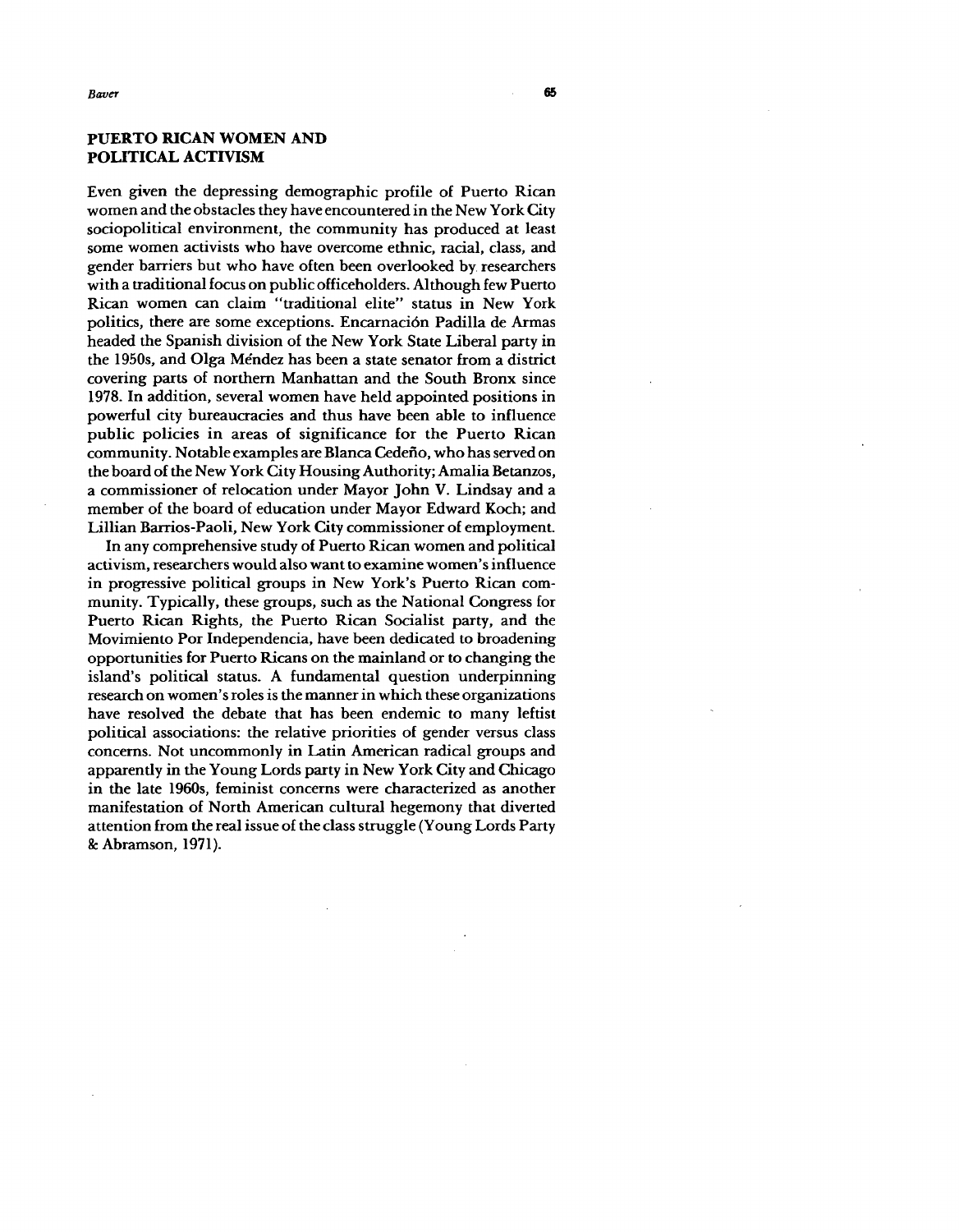However, political parties are not where activist Puerto Rican women or, for that matter, most activist women of any ethnic group in the United States participate. Community organizations are the most common arenas for women to exert leadership and to influence public policy. To date, researchers other than political scientists have been more successful in studying the impact on policy of women in community organizations. No doubt, it is in these organizations that Puerto Rican female activists also will be found.

The intent of this article is only to map the contours of a study of political activism among Puerto Rican women. The systematic study of the political participation of Puerto Rican women in New York City would require a focus on both middle-class and working-class associations, such as groups that provide social and educational services, parents' organizations, tenant associations, and unions. The two most important Puerto Rican community agencies in New York City are the Puerto Rican Forum and Aspira, both of which were led by Antonia Pantoja in the 1960s. A less well-known but key community organization is United Bronx Parents, founded by Evelina Antonetti to influence New York City's educational policy, especially to promote bilingual education.

Yolanda Sanchez and Genovena Clemente also are leading activists in New York's Puerto Rican community. Dr. Helen Rodriguez-Trias, long dedicated to influencing health policy on the local, state, and national levels, has used CARASA and other national women's health organizations to focus attention on the abuse by the medical women (Rodriguez-Trias, 1978). In sum, Puerto Rican women in numerous organizations have affected public policies that are important to their communities. Therefore, these are the community groups on which students of female political leadership need to focus.

Public opinion research that links gender and political attitudes is another area that requires systematic analysis. The author is aware of only one public opinion survey that explored differences in political attitudes between Hispanic men and women in New York City. The November 6, 1984, presidential election exit poll, conducted by the National Hispanic Women's Center (Hacer, 1985) included respondents from several Hispanic groups, the majority of whom (73 percent) were Puerto Rican. The study found agreement between Hispanic men and women on most issues, including support for bilingual education and opposition to federal cuts in social programs.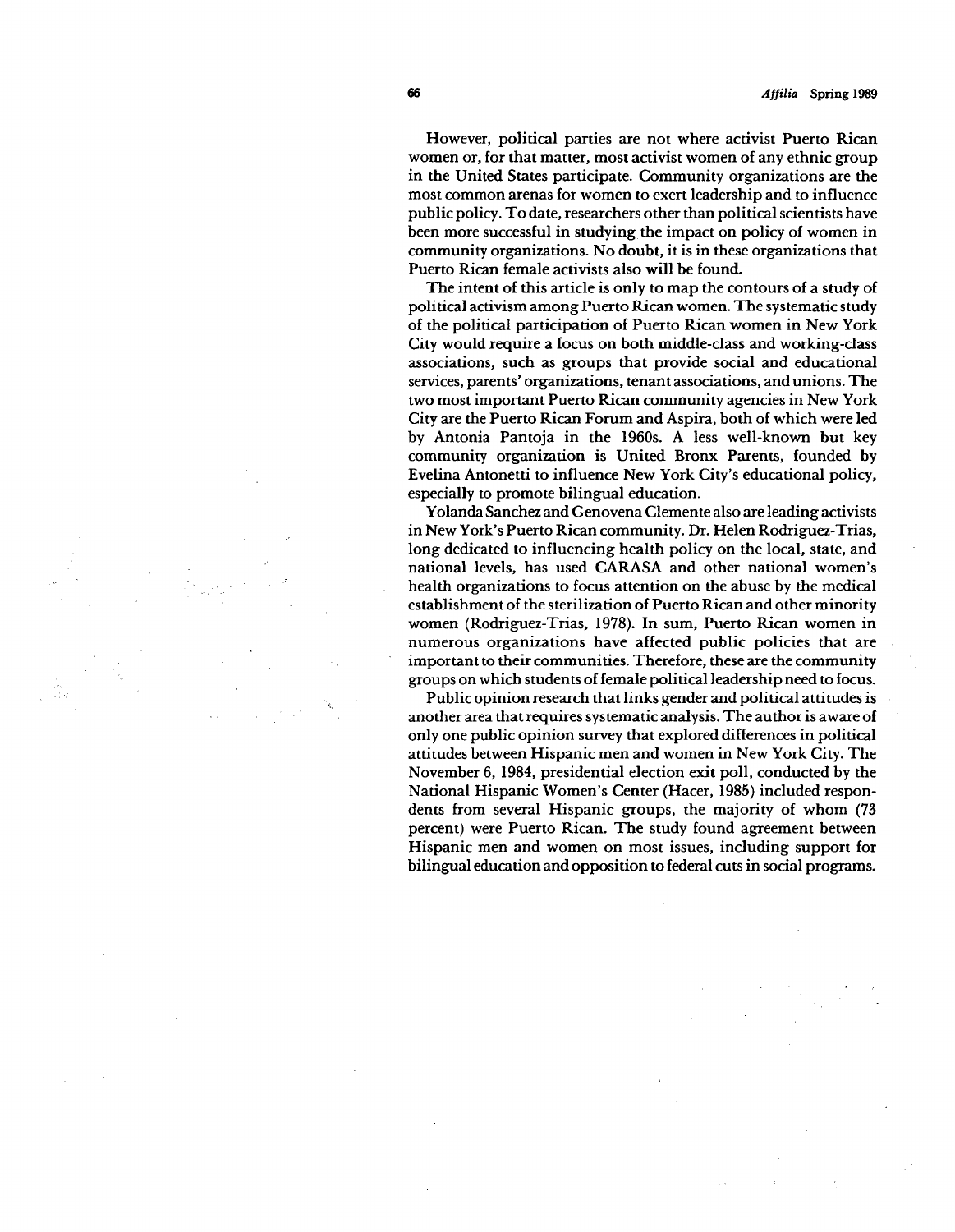Baver

It is important to note that men and women differed little in their attitudes toward the Equal Rights Amendment (ERA); 76 percent of the men and 84 percent of the women supported the legislation. The only large difference between the Hispanic men and women was in their choice of presidential candidates; 40 percent of the men but only 28 percent of the women had voted for Ronald Reagan. Both findings offer additional indications of a decline in traditional sex roles among Hispanic men and women in metropolitan New York, since the men supported the ERA and the women did not follow the men in their choice of candidates. Indeed, the women's preference in this regard showed that New York's Latinas are contributing to the growing national "gender gap."

#### **CONCLUSION**

The key theme of this article is that social scientists will be remiss if they use narrow definitions to study the political participation of minority women. Thus, it is incorrect to dismiss Puerto Rican women as politically "passive" or "apathetic" without examining nontraditional forms of participation. To conduct an in-depth study, researchers must examine women's informal public and private roles to see how they influence public policy on various levels of government (Jacquette, 1977). Clearly, students of political behavior must cast their conceptual nets beyond the arena of traditional elite political roles. Political scientists, in particular, must borrow tools from other disciplines to examine the processes by which women's social organizations may turn to political activity (Brana-Shute, 1981 ) or how women have used social networks in poor urban areas to gain resources from public officials to meet family and community needs (Bolles, 1979). Studies of this type, along with gender-related public opinion surveys, not only would yield valuable data on politica 1 activism among New York Puerto Rican women but would contribute to a more comprehensive picture of minority women's political behavior in the national arena. Furthermore, the relevance of findings from such studies for policy should be made explicit; researchers have a responsibility to use their data to enhance the quality of life for the entire community under study.

Finally, this article has demonstrated that the Puerto Rican community has produced many women leaders who have changed public policies indirectly by developing a repertoire of political skills. In addition, an increasing number of Puerto Rican and other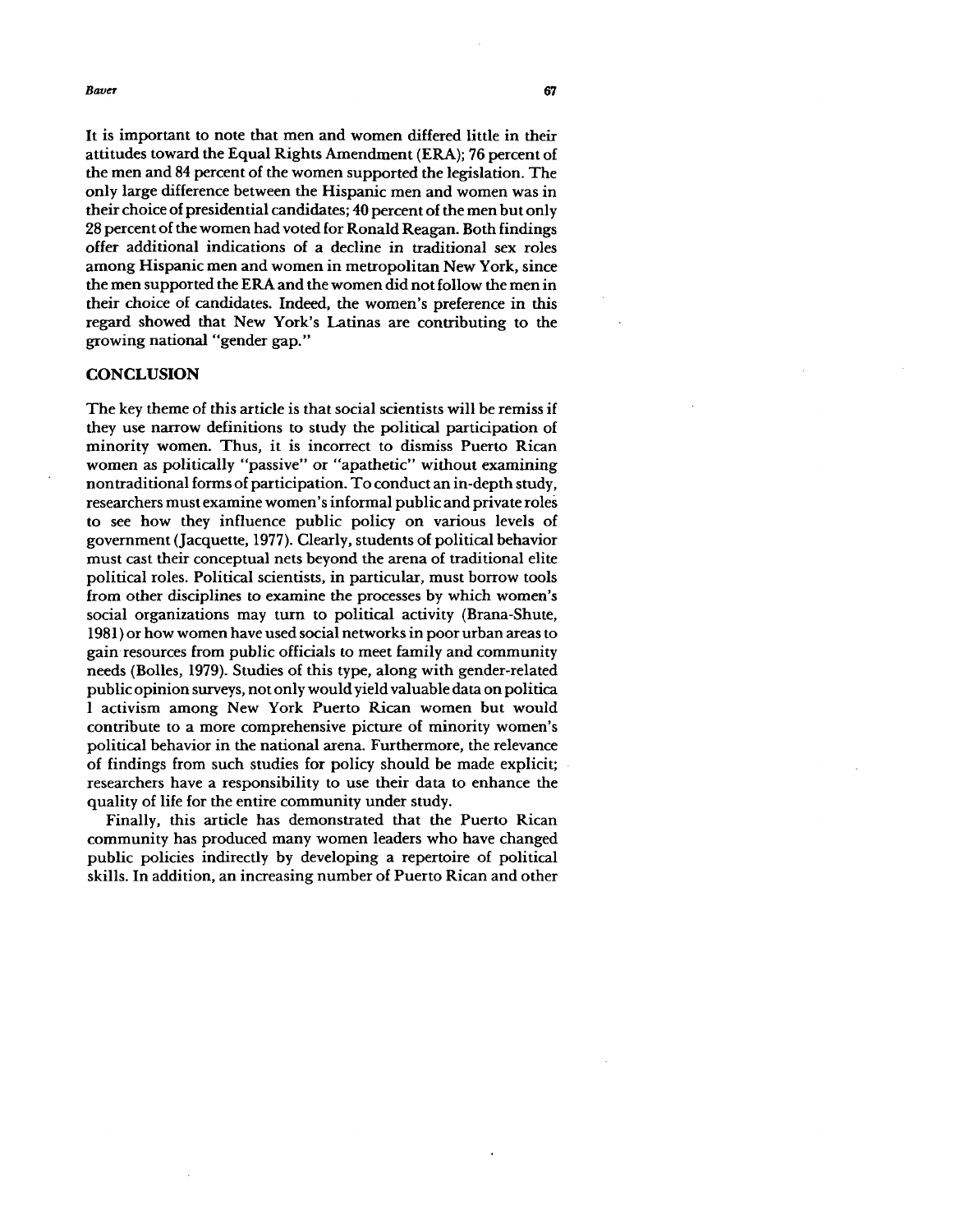Hispanic women are holding elected and appointed offices. Yet this overview was not intended only for researchers who need to broaden their definitions of leadership and political participation. The material presented here should also prove useful to social workers who are involved in organizing in Hispanic communities throughout the country. One effective way to politicize low-income Hispanic women is to link the most obvious forms of political participationregistering and voting-to the concrete consequences for their neighborhoods of not registering and voting. Inadequate health care, schools, housing, job training, and day care are the most prominent consequences. These poor conditions will continue to exist until these women become knowledgeable about and involved in the political process.

#### **REFERENCES**

ţ

- Acosta-Belen, E., & Sjostrom, B. (1979). The educational and professional status of Puerto Rican women. In E. Acosta-Belen (Ed.), The Puerto Rican woman (pp. 64-74). New York: Praeger.
- Association of Puerto Rican Executive Directors. (1985). A call to action: Puerto Rican New Yorkers. New York: Author.
- Baver, S. (1984). Puerto Rican politics in New York City: The post-World War II period. In J. Jennings & M. Rivera (Eds.), Puerto Rican politics in urban America (pp. 43-59). Westport, CT: Greenwood Press.
- Baxter, S., & Lansing, M. (1980). Women and politics: The invisible majority. Ann Arbor: University of Michigan Press.
- Bolles, L. (1979). Kitchens hit by priorities. Paper presented at the meeting of the Latin American Studies Association, Pittsburgh, PA.
- Brana-Shute, R. (1981). Working class Afro-Surinamese women and national politics: Traditions and change in an independent state. In S. McGee (Ed.), Women and politics in twentieth century Latin America (pp. 33-56). Williamsburg, VA: College of William & Mary.
- Campbell, A., Converse, P., Miller, W., & Stokes, D. (1960). The American voter. New York: John Wiley.
- Cavanaugh, T. E. (1981). Changes in American voter turnout, 1964-1976. Political Science Quarterly, 96, 53-65.
- Falcón, A. (1983). Puerto Rican political participation: New York City and Puerto Rico (pp. 27-53). Lanham, MD: North-South Publishing.
- Fitzpatrick, J. P. (1971). Puerto Rican Americans: The meaning of migration to the mainland. Englewood Cliffs, NJ: Prentice-Hall.
	- Githens, M. (1983). The elusive paradigm: Gender, politics, and political behavior. In A. W. Finifter (Ed.), Political science: The state of the discipline (pp. 471-499). Washington, DC: American Political Science Association.
	- Glazer, N., & Moynihan, D. P. (1963). Beyond the melting pot. Cambridge: MIT Press.